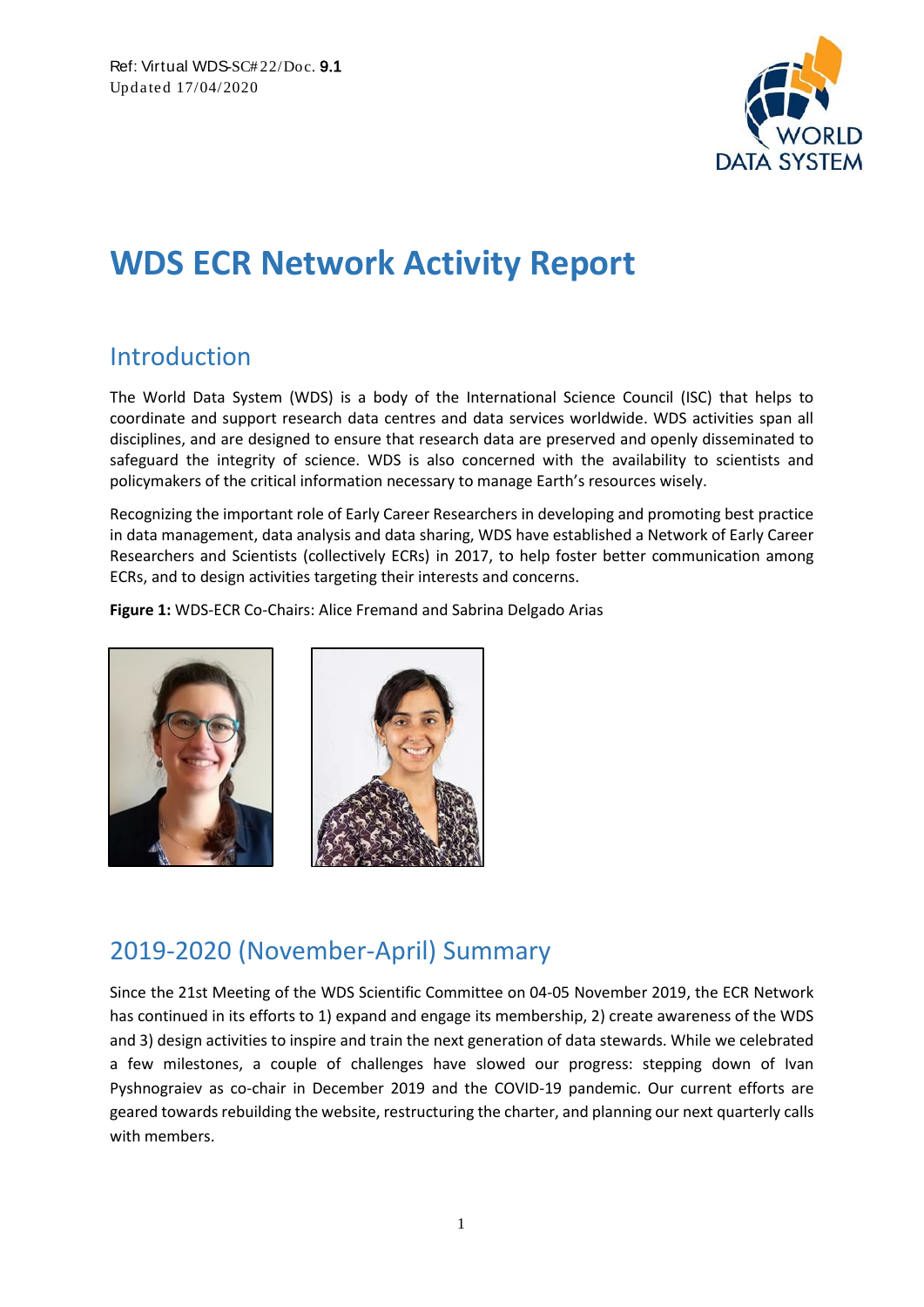

### 2019-2020 Milestones and Outcomes

#### **1. Milestones**

During the past few months, we focused on creating a strategy for finding new network representatives. As part of the WDS-ECR network newsletter, we developed a call for a new co-chair, which closed on April 15, 2020.

We have decided to ask the three candidates not selected to join the WDS-ECR network as part of an advisory board. As members of the advisory board they would help the co-chairs with expanding the network members, outreach and communication in their respective fields, and help guide the topics and ideas for future engagement events.

Another effort has been to revisit our network goals and membership. We reviewed the definitions of "early career" and compared network goals and objectives between WDS, CODATA, RDA and GO FAIR to compare our offerings. We decided that our membership should not only be repositories, but be more inclusive (e.g. knowledge brokers, data architects, data users, librarians). Our membership will also be a group of self-defined early career researchers and scientists to avoid specific age and educational requirements (at least M.Sc. level). We feel this will enable a greater participation.

#### **Highlights:**

- $\bullet$  Sabrina reported on the WDS-ECR Network progress and participated in the 21st Meeting of WDS Scientific Committee. Paris, France, November 2019
- ❖ Alice participated in the WDS/EGU training workshop promoting data management to ECR. She presented an induction course on Research Data Management and the WDS ECR Network.
- ❖ Alice and Sabrina met with Rorie, face-to-face during the Polar Data Forum to discuss the future of the network, November 2019.
- ❖ Sabrina promoted the network at the American Geophysical Union Fall Meeting, San Francisco, California. 2019.
- ❖ Alice and Rorie together with members of the SC prepared an abstract for a PICO session for EGU2020. It has been accepted but the number of abstracts received for the session did not meet the minimum requirements
- ❖ Alice is co-convener of an EGU short course on data management "SC2.2 Handling your data efficiently from planning to reuse – tips and tools to save time and nerves". The course has been selected as one of the seven (over 90) Short Courses that will be featured throughout the first week of May. It will be promoted by EGU as part of its official offer during the week and uploaded onto the EGU's YouTube Channel.